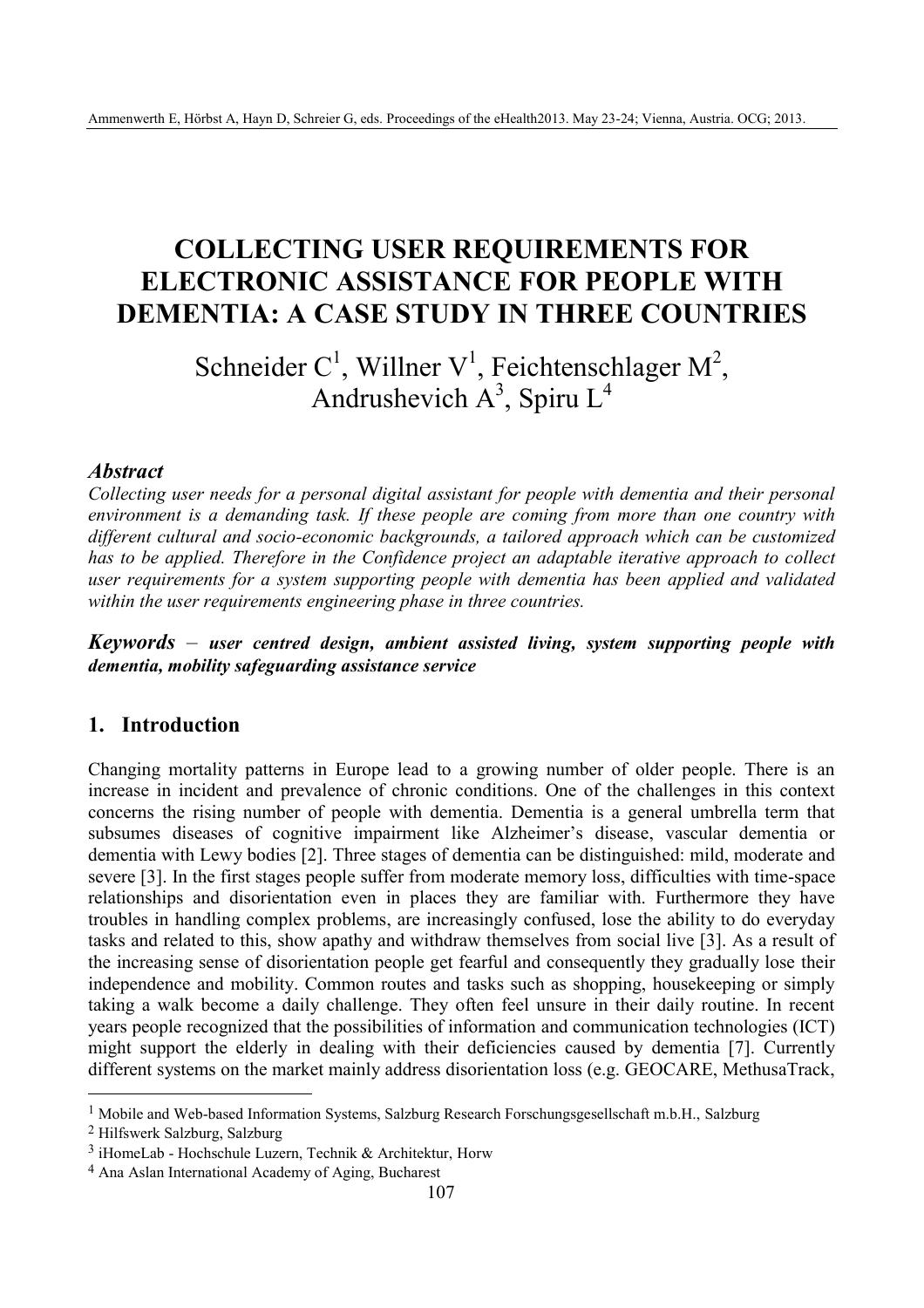Vega1). With these systems it is possible to simply call for help in case of emergency by pressing a panic button. So called geo-fences (a predefined set of geographic boundaries) help to automatically raise an alert and forward it to a call centre if the elderly is leaving a safe area. As with many Ambient Assisted Living (AAL) products the functionality of these systems is often tailored to specific sales markets. Typically it is not possible to adapt these solutions to varying models of elderly care in different countries [8].

The Confidence project aims at providing mobility and safeguarding assistance services which are adaptable on the individual needs of people with mild to moderate dementia. A novel communityenabled service which combines "assistive technologies" with "personal help" is going to be developed. For this purpose a community consisting of family members, employees of home care agencies and trusted volunteers (neighbours, friends or social volunteers) will be built up. They will use information and communication technologies to collaborate in providing help for the elderly. The mobile Confidence service is planned as a "virtual companion" providing different levels of assistance which can be adapted depending on the situational needs of the patient and the degree of orientation loss. Conceptually five modules are planned (1) *assistance and training at home* (2) *virtual voice service* (3) *virtual video service* (4) *location tracking service* (5) *mobile community service*.

A challenge of AAL projects is that elderlies often feel insecure and even frightened when testing technological solutions. In more and more projects elderlies and their relatives are put in the centre of the system's design and development phase. The way taken in the Confidence project is to follow the standard for user centred design for interactive systems [4].

# **2. Methodology**

 $\overline{a}$ 

Confidence services will be developed according to the user centred design approach [4]. Following this approach the two identified user groups for Confidence (people with mild to moderate dementia and formal and informal carers) will be actively involved in all phases of the project. The work is split in the four key activities "understand users and specify the context of use", "specify user and socio-cultural requirements", "produce design solutions" and "evaluate design against user requirements" [5]. The next section steps into the methodology which addresses the first key activity ("understand users and specify the context of use") within the project.

# **2. 1. User requirements engineering methodology using user centred design**

As the user requirements were collected by three end-user organizations (Hilfswerk Salzburg, Ana Aslan International Foundation/Academy of Ageing and terzStiftung) in three European countries (Austria, Romania and Switzerland) with different cultural and socio-economic background, a common approach was defined. According to the user centred design methodology an iterative process consisting of three stages and two iterations was defined (cf. *Figure 1*). For each stage several procedures/methods were proposed, so that for each country the appropriate procedure/methods could be used. In the following the stages of the process and the proposed methods will be explained. Thereafter the customized country-specific approaches will be presented.

<sup>1</sup> www.geo-care.de, http://www.ctrixs.com/methusatrack, http://www.everon.fi/en/products/hardwares/vega/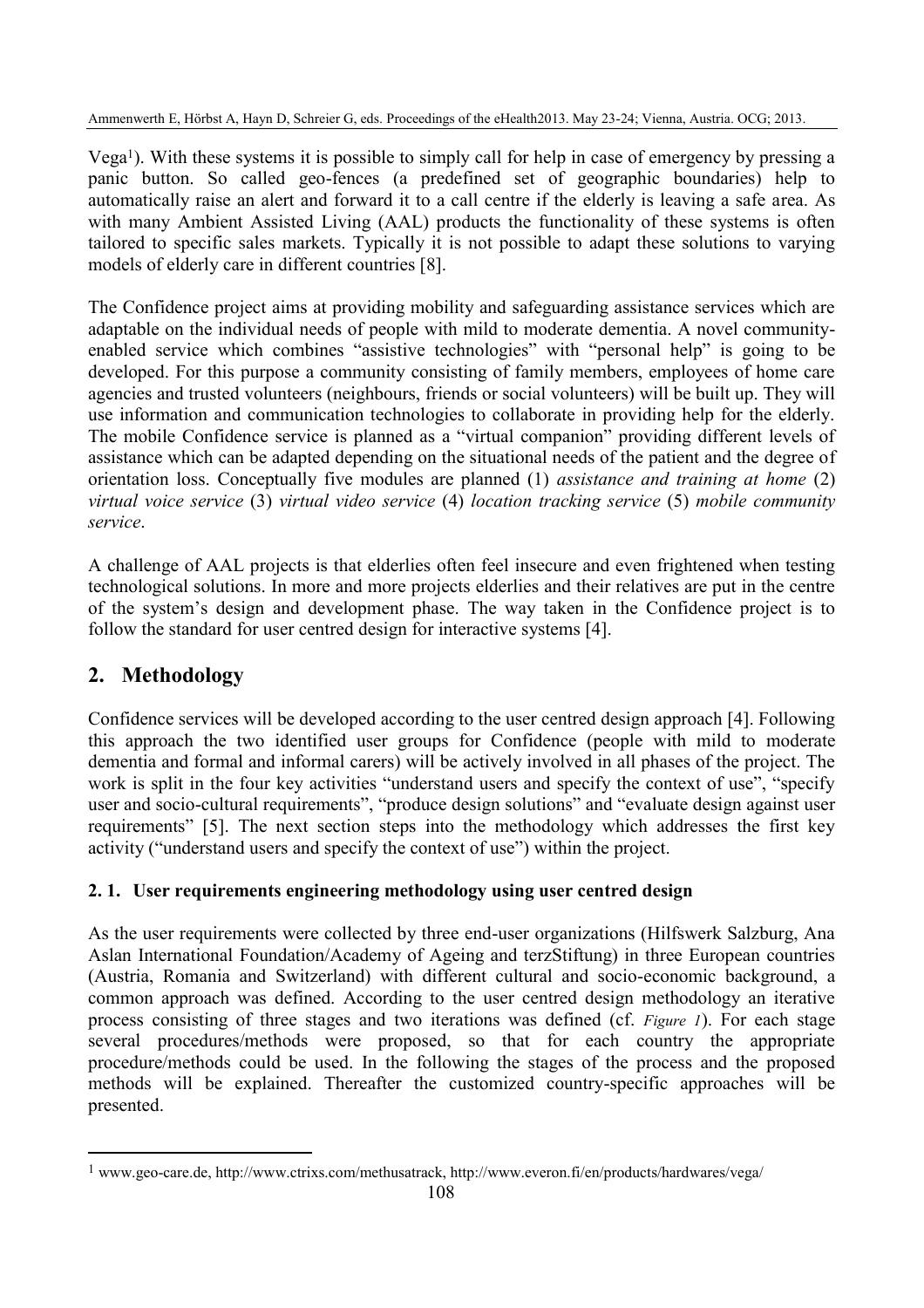

**Figure 1: Iterative approach with three stages**

In the first step of the *Collection* phase secondary end-users (e.g. nurses, physicians, psychologists. social workers and family members of people with dementia) were asked about useful functions of the Confidence system. As each of the involved end-user organisations has access to the secondary end-users in different ways (employees, relatives from customers, patients of the end-user organisations, members of a senior network) two popular methods of user centred design for requirements gathering were incorporated – focus groups and questionnaires [5]. The resulting user requirements were then directly integrated into the *Specification* phase. In this phase countryspecific personas (fictional characters to represent potential system-users) which characterize a typical end-user and reflect its cultural and socio-economic background were defined. For each persona a corresponding user story consisting of at least five scenarios was written [9]. During the *Evaluation* phase both personas and user stories were examined and revised by dementia specialists of the end-user organisations. In the second iteration also primary end-users (people with mild to moderate dementia) had the opportunity to bring in their own ideas. Therefore in the second iteration of the *Collection* phase only focus groups with family members, care professionals and people with dementia were performed. These workshops were based on the scenarios created in the first iteration [6]. People with dementia were also able to grab the idea of Confidence and bring in themselves with new ideas. The additional requirements were then directly integrated into the second *Specification* phase and country-specific personas and user stories were adapted and extended. In the final *Evaluation* phase both country-specific personas and user stories were examined and revised by dementia specialists of the end-user organisations and also by external specialists in form of interviews and expert surveys.

#### **2. 2. National implementations**

The above described general approach was adapted for Austria, Romania and Switzerland according to country-specific conditions. In *Austria* focus groups were done for both iterations. The first focus group consisted of eight people (2 social scientists, 1 nursing scientist, 5 nurses specialized in geriatrics). In the second iteration 20 people participated (3 people with dementia, 7 informal carers, 8 nurses specialized in geriatrics, 2 social scientists). In *Romania*, three workshops were held. The focus group of the first iteration consisted of 13 people (3 doctors specialized in geriatrics and psychogeriatrics, 2 psychologists,3 medical assistants with competence in long term care at home for seniors with dementia,5 informal carers). In the second iteration two focus groups were done. One focus group including people with dementia (3 doctors specialized in geriatrics and psychogeriatrics, 1 psychologist, 2 medical assistants, 9 people with dementia) and another focus group with people involved in the dementia topic from different non-profit organisations and public entities such as the national organization of handicapped persons, the national association for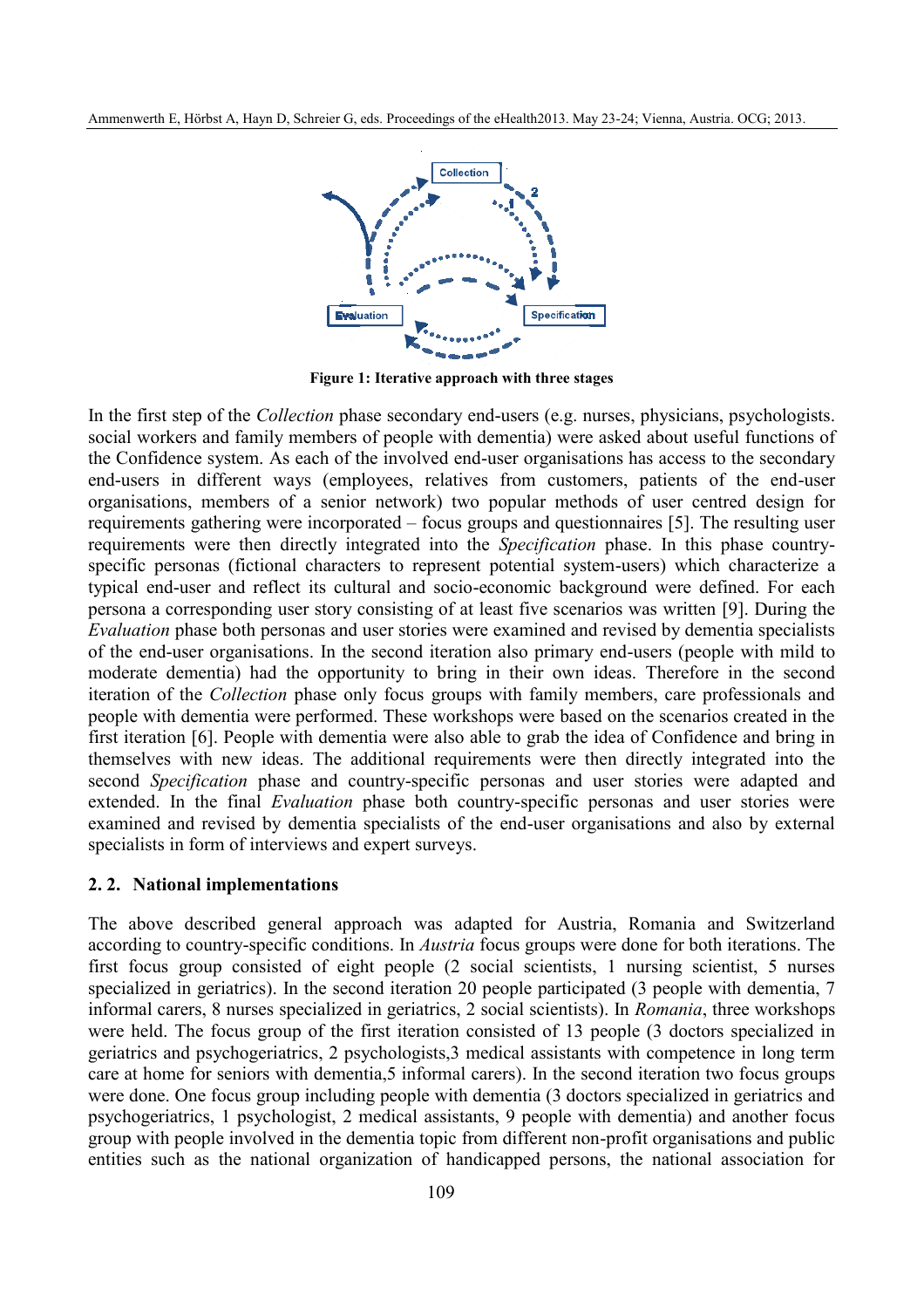patients protection or the national council of old people. The *Swiss* project partners decided to prepare a questionnaire for their senior network for the first iteration. The questionnaire was sent out per e-mail to 300 senior network members resulting in 67 completed and evaluated feedbacks. For the second iteration they did not directly involve end-users but they had a meeting at a day care centre for people with dementia where they tried to validate the requirements. Furthermore expert surveys with nine experts (2 nurses specialized in geriatrics, 2 call centre employees responsible for a dementia hotline, 1 doctor specialized in gerontology, 3 doctors specialized in psychogeriatrics, 1 social scientist) have been conducted.

#### **2. 3. Classification, negotiation and prioritization of the requirements**

After the collection phase in each country the user requirements were brought together and classified in order to be able to assign them to the five Confidence modules (assistance and training at home, virtual voice service, virtual video service, location tracking service and mobile community service). Thereafter the requirements were negotiated by stakeholders of the end user organisations during a user requirements workshop [1]. In a final step they were prioritised by the whole project consortium.

## **3. Results**

In this Section we point out some country-specific results. Finally, embedded into the five conceptual Confidence modules, the ten user requirements selected for implementation (10 out of 81) during afore mentioned user requirements workshop will be briefly described.

#### **3. 1. Country-specific user requirements**

In case of emergency accurate localisation is an essential requirement. Due to rough terrain this can be challenging in *Austria*. Furthermore environmental information like current weather conditions in combination with proper clothing recommendations or information about sunset and sunrise should be provided by the system for the end-user. In *Romania* many relatives of the participating end-users live and work abroad due to the current economic situation. Therefore different functions for communicating with relatives (video or voice) are of increased importance. Furthermore, in Romania public transport services are interrupted often due to strikes. A possible functionality for Confidence in this case would be a news headline to avoid stress situations for helpers. In *Switzerland* due to the well-developed public transport services, topics like "route information in public transport" or "how to operate a ticket machine" play a major role.

#### **3. 2. Core user requirements**

#### 3.2. 1. Virtual voice or video service

*Need assistance:* A person suffering from dementia could easily get in a situation where she/he needs help and therefore wants to talk to someone. She/he must have the possibility to press a button on her/his Confidence device and be immediately connected via voice call to a person she/he is familiar with. If supported by the device, the helper can activate the video service helping to give trust to the person in need.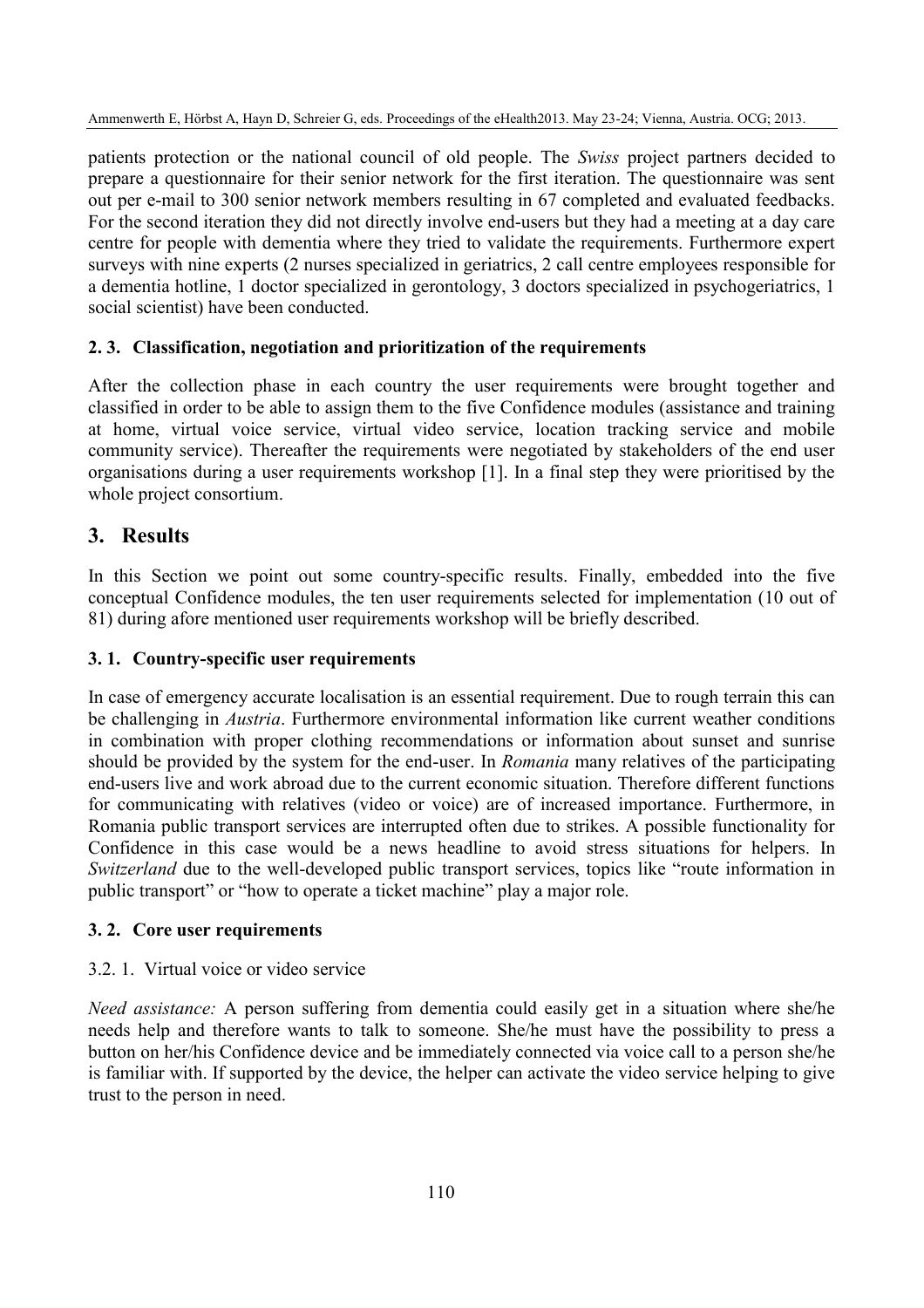*Calling the person in need*: A helper must have the possibility to call the person in need via voice call and talk to her/him at any time. If supported by the device the video service can be activated too.

3.2. 2. Assistance and training at home

*Send emergency alerts*: In case the Confidence system detects an emergency an alert has to be raised. A helper needs to confirm the alert to tell the system that it was received and the according actions are initiated.

*Receiving reminders*: A person suffering from dementia must be reminded on her/his Confidence device via pre-configured reminders to not forget important activities. Some very important reminders like medication reminders need to be confirmed to be sure she/he has read them.

*Viewing daily schedule and tasks*: People with dementia must have a simple view of their daily schedule including all appointments and tasks they may have to do today.

*Get environment information*: A person suffering from dementia must be able to easily access environmental information on demand (e.g. weather conditions, sunset and sunrise).

3.2. 3. Location tracking service

*Localise a person in need*: In case a person in need either *needs assistance* or actively raised an *emergency alert* the helper must have the possibility to localise the person and get information on her/his current position via a mobile device.

*Find way back home*: If the person in need loses her/his way she/he must be able to call a familiar person who has all information to guide her/him home.

*Find next step in public transport*: The person in need must get on-demand information on her/his route part in the public transport system to get to her/his destination easily. The information must at least consist of a bus or train line to take next and the location of the nearest station.

3.2. 4. Mobile Community Service

*Stay in contact with loved ones*: People with dementia as well as their family members and friends must have the possibility to stay in contact via the Confidence community service using their mobile devices. Voice and video communication must be supported.

#### **4. Discussion and conclusion**

The idea of combining assistive technologies and personal help involving the social environment of people with dementia was well received by workshop participants and interviewed persons. The three stages of our approach (Collection, Evaluation and Specification) have been successfully applied within two iterations and three countries. Each time additional requirements have been created which have not been considered by the consortium when thinking about possible functionalities for Confidence. One of these ideas has been a reminder component which was classified as very important by primary and secondary end-users. Furthermore it could be shown that the involvement of the primary end-users even in the second iteration of the process has been the right decision. At this time first user stories were available so that the project was not as abstract